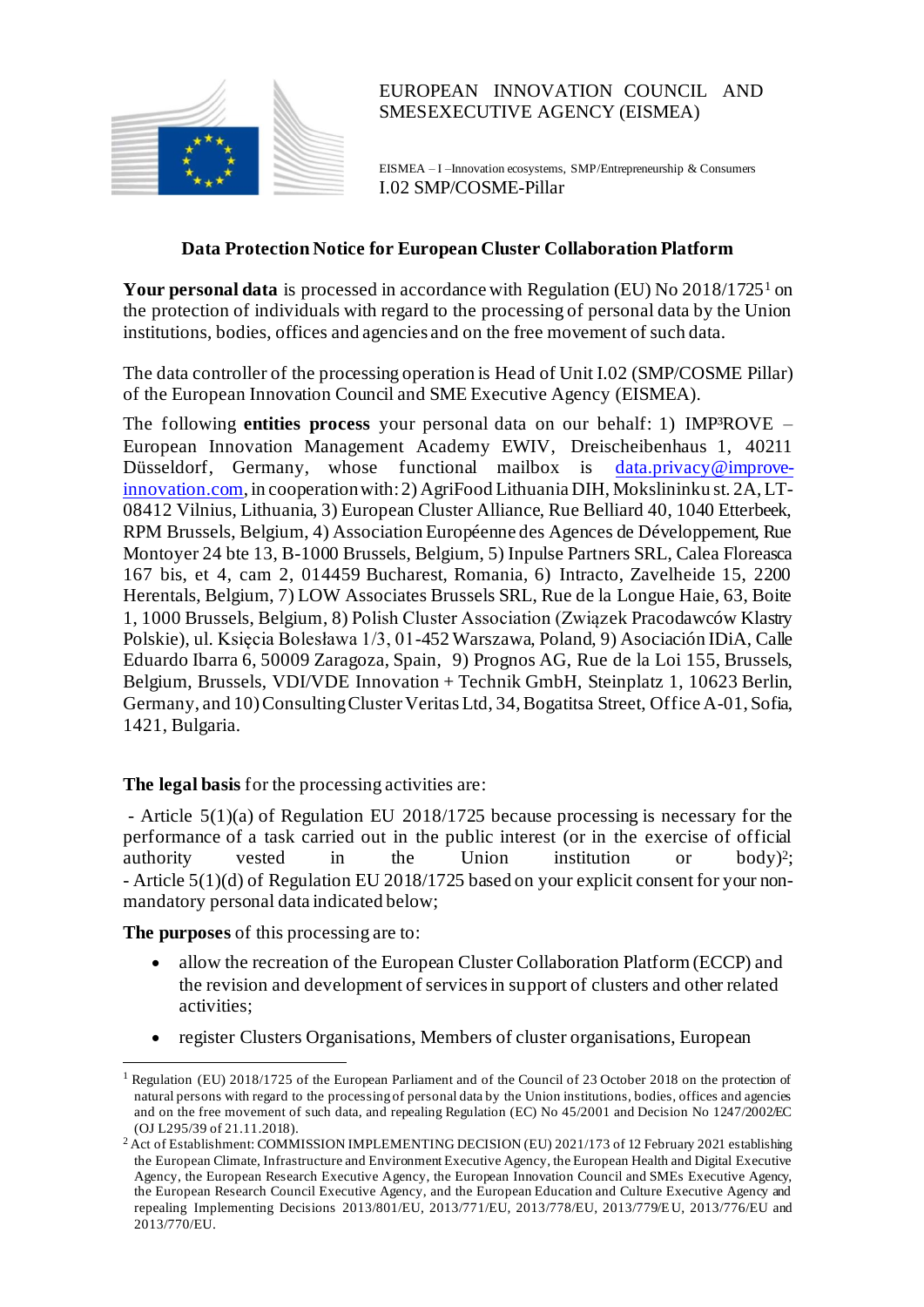Cluster Partnerships and Initiatives, National cluster associations, Meta-clusters and networks of clusters, Resource efficiency support actors, Training providers or Policy or public institutions;

- manage ECCP newsletters and subscriptions;
- facilitate exchanges between registered members, partake in online discussion forums, allow members to search for and connect with partners;
- establish user accounts:
- register for events;
- access services related to the ClusterXchange pilot scheme;
- evaluate the performance of the ECCP.

In addition to the above main purposes, it will also allow to share basic information of the registered ECCP organisations with the wider community of the "EU Open Data Portal3", integrating the ECCP and other databases of innovation actors, and the "Common Data Model for Innovation Supporting Actors" (CMISA) project<sup>4</sup>.

**The following of your personal data are collected**: Title, First Name, Last Name, Job Title, Gender, professional email address, geolocation, IP address, and browser-generated information, cookies or other technologies used to track users' activity. These elements are **mandatory** for the purposes outlined above.

Please note, however, that only your contact information (Title, First Name, Last Name, Job Title and professional email address) will be collected for the purpose of sharing information on the "EU Open Data Portal".

In addition, the following **non-mandatory** personal data are collected: Phone Number, photo and details of social media accounts can only be processed based on your explicit prior consent.

If personal data has not been obtained directly from a data subject, it was obtained from publicly accessible sources, such as websites of cluster organisations, websites of companies, and other publically accessible databases. A disclaimer will therefore be used for key cluster members who update data for other cluster managers and/or other relevant staff.

## *Prior consent has been obtained from the persons whose email addresses or other personal data have been used*

**The recipients** of your personal data will be competent EISMEA and Commission staff in charge of the ECCP and the "EU Open Data Portal", and staff of EISMEA's (sub)contractors in charge of the ECCP. The collected personal data might also be communicated to bodies charged with monitoring or inspection tasks in application of EU law (e.g. internal audits, Court of Auditors, European Anti-fraud Office (OLAF)).

Your personal data **will not be transferred** to third countries or international organisations. However**,** please note that the ECCP uses third-party tools (listed below) with their own privacy policies, which you are strongly suggested to read carefully.

**The processing** of your data will not include automated decision-making (such as profiling).

<sup>&</sup>lt;sup>3</sup> <https://data.europa.eu/euodp/en/home>

<sup>4</sup> <https://joinup.ec.europa.eu/collection/cmisa/solution/cmisa/about>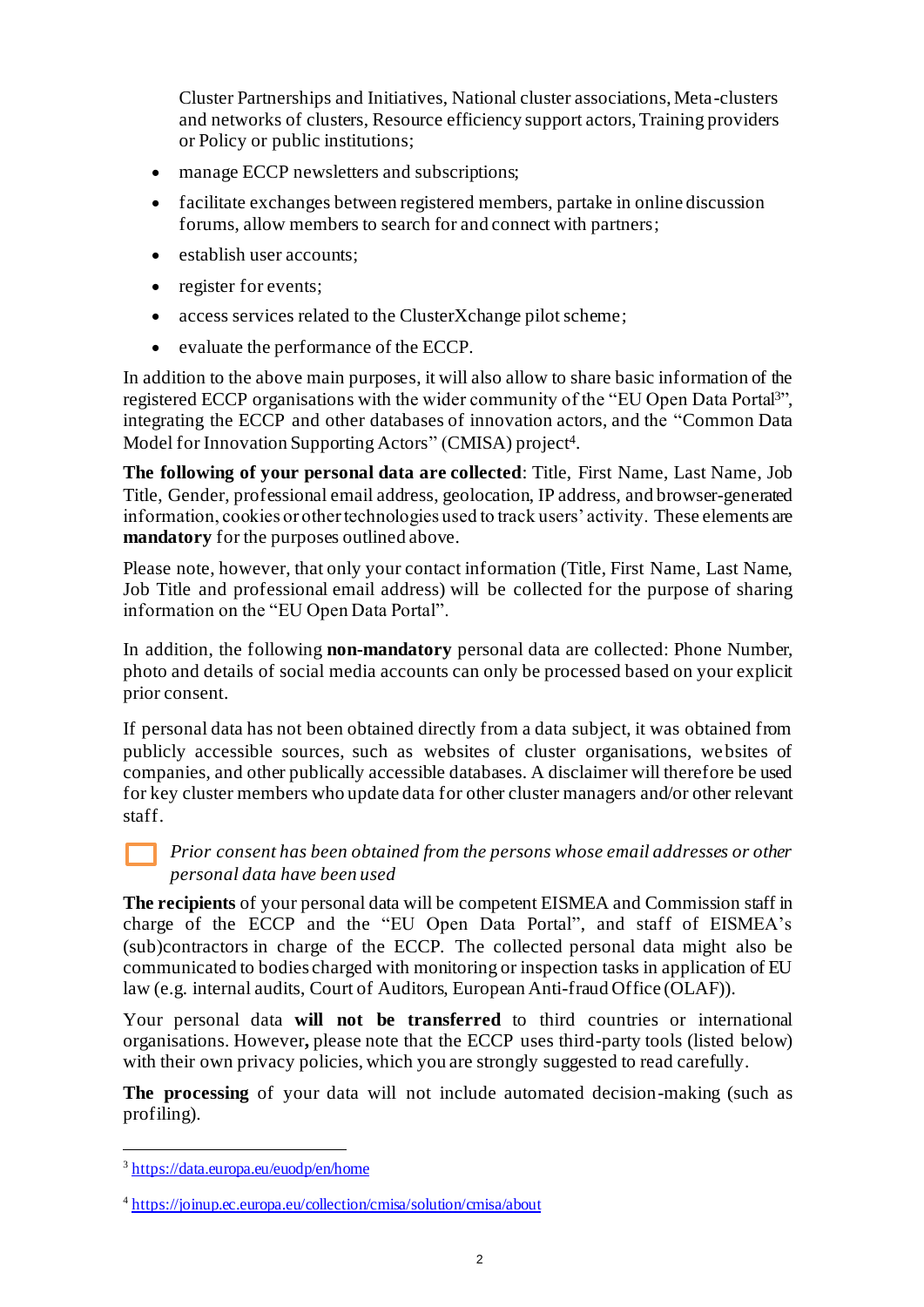Your personal data will be kept for a maximum period of **10** years after the end of the Single Market Programme (SMP). Data will be deleted at the end of this period.

**You have the right** to access your personal data and to request your personal data to be rectified, if the data is inaccurate or incomplete; where applicable, you have the right to request restriction or to object to processing, to request a copy or erasure of your personal data held by the data controller. If processing is based on your consent, you have the right to withdraw your consent at any time, without affecting the lawfulness of the processing based on your consent before its withdrawal.

Your request to exercise one of the above rights will be dealt with without undue delay and within **one month**.

If you have **any queries** concerning the processing of your personal data, you may address them to Head of Unit SMP/COSME-Pillar Unit I.02 of the EISMEA (entity acting as data controller) via: [contact@clustercollaboration.eu.](mailto:contact@clustercollaboration.eu)

**You shall have right** of recourse at any time to the EISMEA Data Protection Officer at [EISMEA-DPO@ec.europa.eu](mailto:EISMEA-DPO@ec.europa.eu) and to the European Data Protection Supervisor at [https://edps.europa.eu](https://edps.europa.eu/).

The above terms of use are made publically available through [https://www.clustercollaboration.eu/terms-use.](https://www.clustercollaboration.eu/terms-use)

#### **Third party tools**

### **MailerLite**

For the purpose of sending newsletters, notifications and alerts from the web platform MailerLite, a third party tool under LOW's responsibility, collects name, email address, organisation and other relevant information for tailored marketing content as provided in the users' ECCP profile. All marketing will be strictly opt-in only. MailerLite's GDPR statements can be found here[: https://www.mailerlite.com/gdpr-compliance](https://www.mailerlite.com/gdpr-compliance)

#### **Matomo**

For the purpose of analysing website traffic and improving the website user experience, Matomo, a third party tool under iO/Intracto's' responsibility, processes email addresses, IP address and cookies. Matomo's privacy policy can be found here: <https://matomo.org/privacy-policy/>

#### **Meltwater**

For the purpose of analysing ECCP and EREK media channels and traffic and improving the communications activities, Meltwater, a third party tool under LOW's responsibility, processes email addresses, IP address and cookies. Meltwater's privacy policy can be found here[: https://www.meltwater.cn/privacy/gdpr](https://www.meltwater.cn/privacy/gdpr)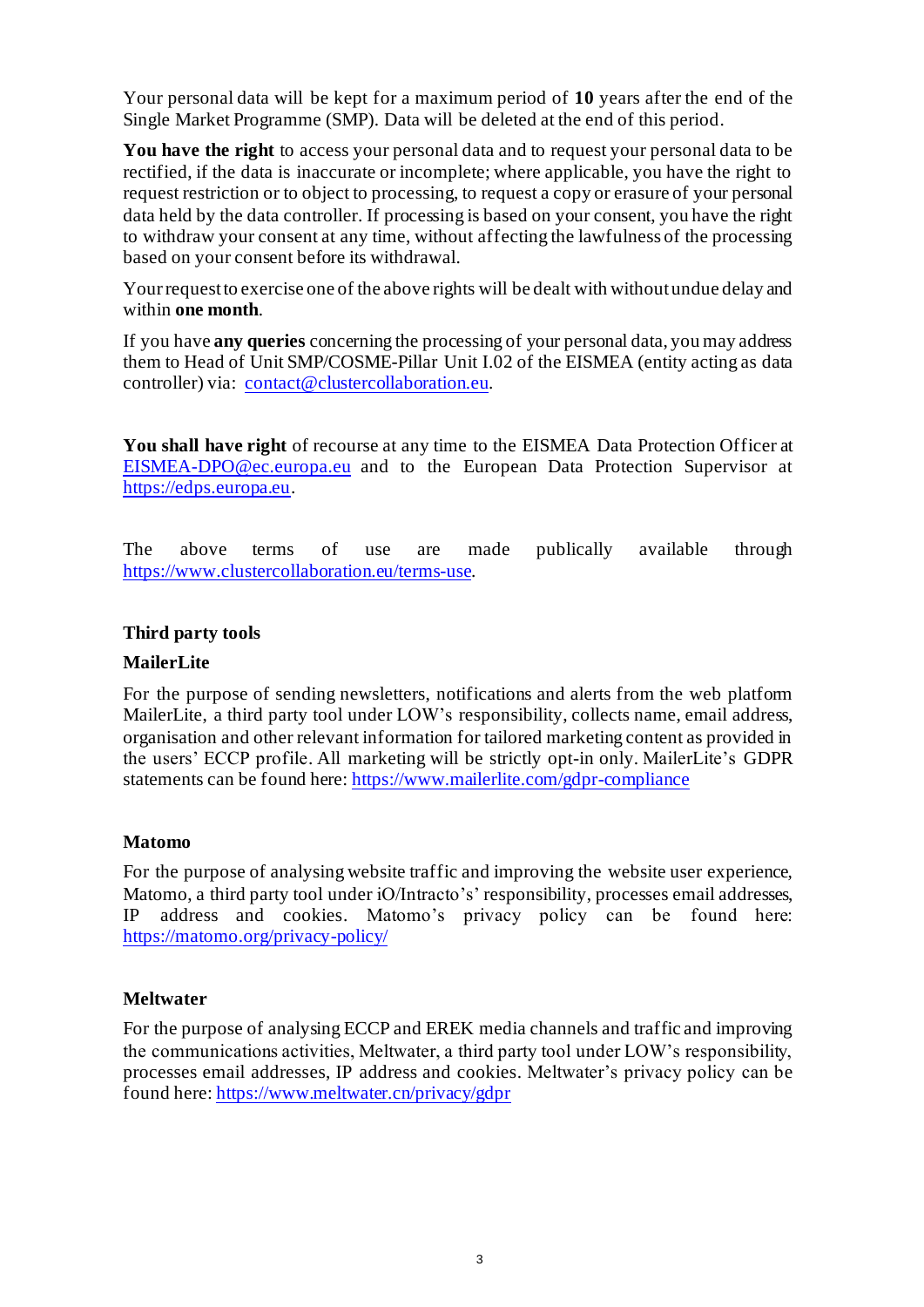## **Airtable**

For the purpose of managing the project, Airtable, a third party tool under LOW's responsibility, processes email addresses, IP address and cookies. Airtable's privacy policy can be found here: https://www.airtable.com/privacy

# **B2Match**

For the purpose of facilitating match-making events, B2Match, a third party tool managed by Eurada, collects personal data. B2Match's privacy policy can be found here: <https://www.b2match.com/privacy-policy>

## **Cloudflare**

For the purpose of web optimization and for the provision of security services, Cloudflare, a third party tool managed by iO/Intracto, collects end users' information. This information may include but is not limited to IP addresses, system configuration information, and other information about web traffic. Cloudflare's privacy policy can be found here: <https://www.cloudflare.com/privacypolicy/>

## **G Suite (Google)**

For the purpose of facilitating various helpline mailboxes, G Suite (Google), a third party tool managed by iO/Intracto, collects personal data including email addresses. Google's privacy policy statement can be found here[: https://policies.google.com/privacy?hl=en-US](https://policies.google.com/privacy?hl=en-US)

## **SendGrid**

For the purpose of Simple Mail Transfer Protocol (SMTP) server to send emails, SendGrid is a third party tool managed by iO/Intracto. SendGrid's privacy policy can be found here[: https://api.sendgrid.com/privacy.html](https://api.sendgrid.com/privacy.html)

## **Teams (Microsoft)**

For the purpose of coordinating discussions between the client, contractors, subcontractors and experts, Teams, a third party tool managed by IMP<sup>3</sup>ROVE and above partners, collects personal data including email addresses. Teams' privacy policy statement can be found here[: https://privacy.microsoft.com/en-us/privacystatement](https://privacy.microsoft.com/en-us/privacystatement)

## **Webex (Cisco)**

For the purpose of coordinating discussions between the client, contractors, subcontractors and experts, Webex, a third party tool managed by IMP<sup>3</sup>ROVE and above partners, collects personal data including email addresses. Cisco's privacy policy statement can be found here[: https://www.cisco.com/c/en\\_uk/about/legal/privacy](https://www.cisco.com/c/en_uk/about/legal/privacy-full.html)[full.html](https://www.cisco.com/c/en_uk/about/legal/privacy-full.html)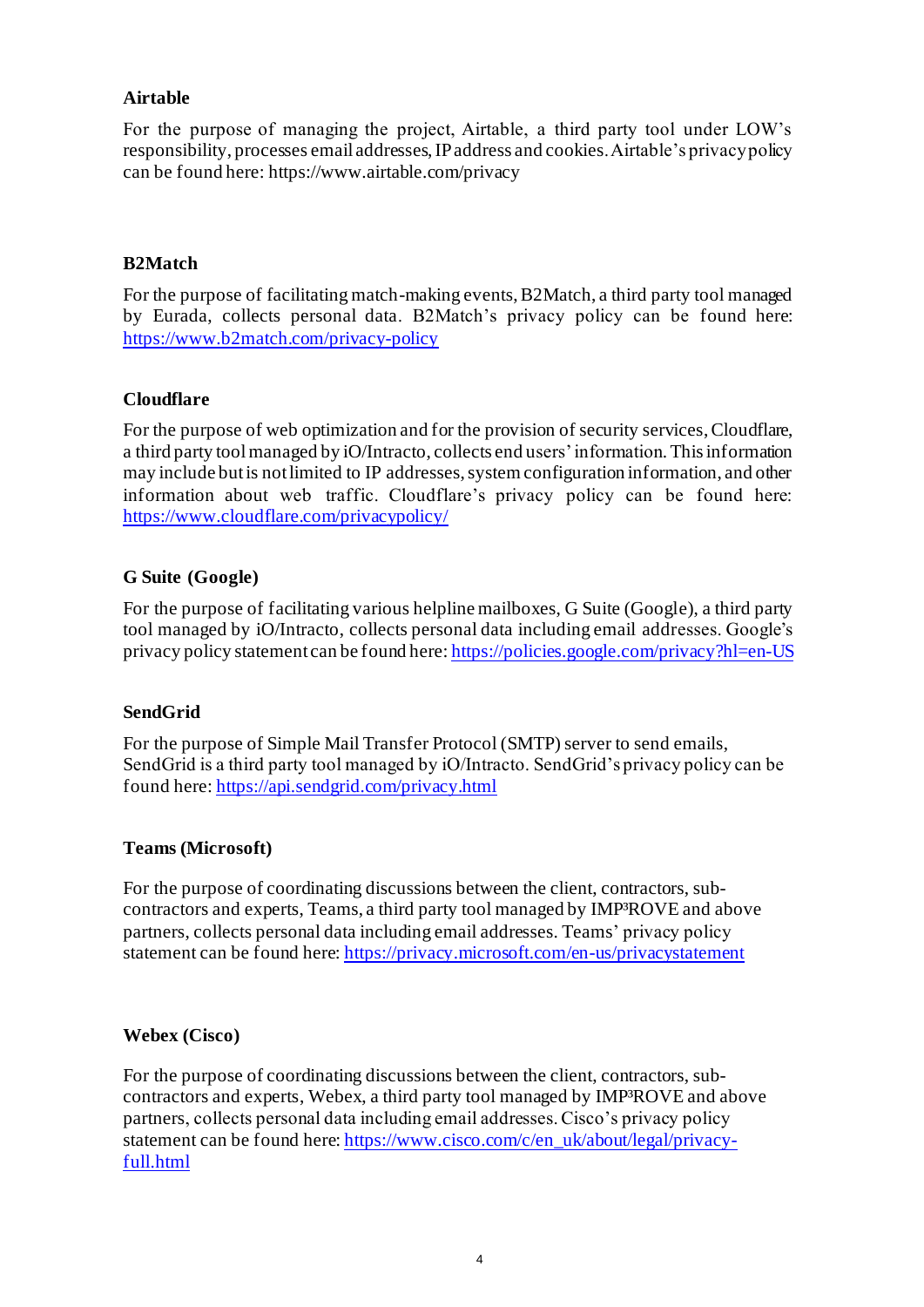## **Zoom**

For the purpose of coordinating discussions between the client, contractors, subcontractors and experts, Zoom, a third party tool managed by Eurada and above partners, collects personal data including email addresses. Zoom's privacy policy statement can be found here[: https://explore.zoom.us/de/privacy/](https://explore.zoom.us/de/privacy/)

## **LinkedIn**

For the purpose of enabling platform participants to connect, discuss and share ideas, LinkedIn Groups, a third party tool managed by Low and above partners, collects personal data including email addresses. LinkedIn's privacy policy can be found here: <https://www.linkedin.com/legal/privacy-policy>

## **Cookies**

Cookies are short text files stored on a user's device (such as a computer, tablet or phone) by a website.

Cookies are used for the technical functioning of a website or for gathering statistics.

Cookies are also typically used to provide a more personalised experience for a user for example, when an online service remembers your user profile without you having to login.

When you visit our website, we may collect some data on your browsing experience such as your IP address, the ECCP page you visited, when you visited and the website page you were redirected from.

This information is used to gather aggregated and anonymous statistics with a view to improving our services and to enhance your user experience.

## **Social Media**

We use social media to present our work through widely used and contemporary channels.

Our use of social media is highlighted on this website. For instance, you can watch videos, which we upload to our YouTube page and follow links from our website to Twitter and LinkedIn.

Cookies are not set by our display of social media buttons to connect to those services when our website pages are loaded on your computer (or other devices) or from components from those services embedded in our web pages.

Each social media channel has their own policy on the way they process your personal data when you access their sites. For example, if you choose to watch one of our videos on [YouTube,](https://www.youtube.com/static?template=privacy_guidelines) you will be asked for explicit consent to accept YouTube cookies; if you look at our Twitter activity on [Twitter,](https://twitter.com/privacy?lang=en) you will be asked for explicit consent to accept Twitter cookies; the same applies for **[LinkedIn](https://www.linkedin.com/legal/privacy-policy)**.

If you have any concerns or questions about their use of your personal data, you should read their privacy policies carefully before using them.

However, if you do not view the social media content, no third-party cookies are installed on your device.